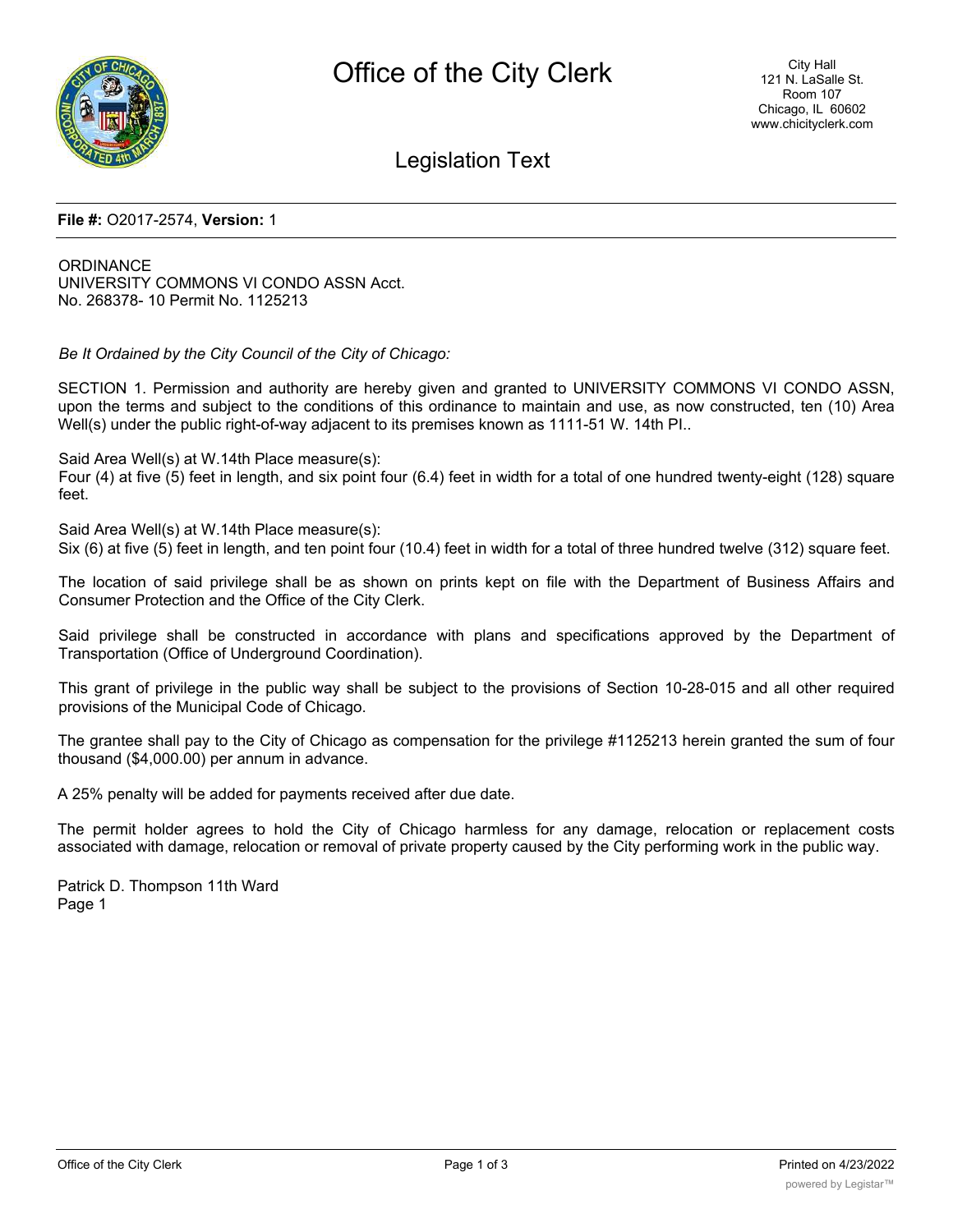### **File #:** O2017-2574, **Version:** 1

Authority herein given and granted for a period of five (5) years from and after 11/01/2016.

(Page 2 of 3)

Department of Business Affairs and Consumer Protection Small Business Center - Public Way Use Unit City Hall - 121 N. LaSalle Street. Room 800 • Chicago. II. 60602 312-74-GOBIZ/312-744-6249 • (312) 744-1944 (Tl Y) Imp uwu cil\olelHea£i» otg-'hacp

**03/29/2017**

Alderman Patrick D. Thompson Ward # 11 City of Chicago City Hall, Room 300 121 North LaSalle Street Chicago, Illinois 60602

# **Re: An ordinance to use and maintain a portion of the public right-of-way for ten (10) area well(s) for UNIVERSITY COMMONS VI CONDO ASSN, adjacent to the premises known as 1111-51 W. 14th PI..**

## **Dear Alderman Patrick D. Thompson:**

The applicant referenced above has requested the use of the public right-of-way for area well(s). An ordinance has been prepared by the Department of Business Affairs and Consumer Protection - Small Business Center - Public Way Use Unit for presentation to the City Council. Because this request was made for properties located in your ward, as approved by you as per the attached, I respectfully request that you introduce the attached ordinance at the next City Council meeting.